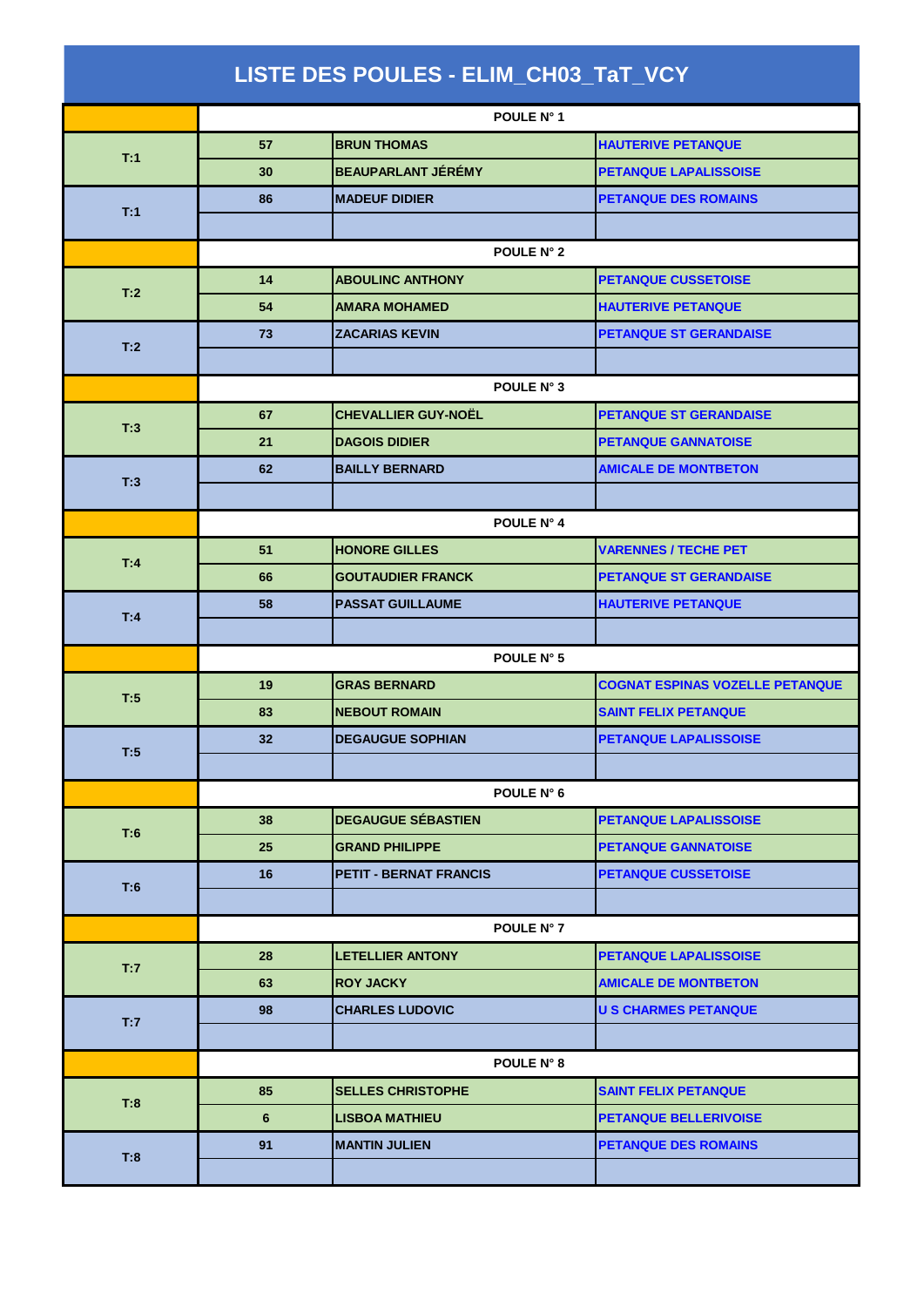|      | POULE N° 9     |                                 |                                        |
|------|----------------|---------------------------------|----------------------------------------|
| T:9  | 90             | <b>CHARPIN CÉDRICK</b>          | <b>PETANQUE DES ROMAINS</b>            |
|      | 26             | <b>PETIT PHILIPPE</b>           | <b>PETANQUE GANNATOISE</b>             |
|      | 65             | <b>MARECHAL ROMAIN</b>          | <b>PETANQUE ST GERANDAISE</b>          |
| T:9  |                |                                 |                                        |
|      |                | POULE N° 10                     |                                        |
| T:10 | 39             | <b>BILLARD MICHEL</b>           | <b>MONTAIGUET PETANQUE</b>             |
|      | $\overline{2}$ | <b>FERNANDES LIONEL</b>         | <b>PETANQUE BELLERIVOISE</b>           |
| T:10 | 82             | <b>BORDET JÉRÔME</b>            | <b>SAINT FELIX PETANQUE</b>            |
|      |                |                                 |                                        |
|      |                | POULE N° 11                     |                                        |
| T:11 | 8              | <b>ROCHE LUDOVIC</b>            | <b>PETANQUE BELLERIVOISE</b>           |
|      | 18             | <b>BLANCHET GÉRARD</b>          | <b>PETANQUE CUSSETOISE</b>             |
| T:11 | 76             | <b>FONGARLAND DAMIEN</b>        | <b>SAINT FELIX PETANQUE</b>            |
|      |                |                                 |                                        |
|      |                | POULE N° 12                     |                                        |
| T:12 | 81             | <b>NEURY VINCENT</b>            | <b>SAINT FELIX PETANQUE</b>            |
|      | 20             | <b>MARTIN ALEXANDRE</b>         | <b>COGNAT ESPINAS VOZELLE PETANQUE</b> |
| T:12 | 36             | <b>GALLAND PIERRE</b>           | PETANQUE LAPALISSOISE                  |
|      |                |                                 |                                        |
|      |                | POULE N° 13                     |                                        |
| T:13 | 100            | <b>GUERET MATHÉO</b>            | <b>U S CHARMES PETANQUE</b>            |
|      | 13             | <b>MERCIER MAURICE</b>          | <b>PETANQUE ABRESTOISE</b>             |
| T:13 | 29             | <b>ABGRALL RÉMY</b>             | PETANQUE LAPALISSOISE                  |
|      |                |                                 |                                        |
|      |                | POULE N° 14                     |                                        |
| T:14 | 47             | <b>JARANTON SERGE</b>           | <b>PETANQUE SAINT REMOISE</b>          |
|      | 35             | <b>MARTIN MARTIAL</b>           | PETANQUE LAPALISSOISE                  |
| T:14 | 59             | <b>PARROT DANIEL</b>            | <b>HAUTERIVE PETANQUE</b>              |
|      |                |                                 |                                        |
|      |                | POULE N° 15                     |                                        |
| T:15 | 49             | <b>DAULAT JORDAN</b>            | <b>PETANQUE SAINT REMOISE</b>          |
|      | 68             | <b>MOUSSANET CHRISTIAN</b>      | <b>PETANQUE ST GERANDAISE</b>          |
| T:15 | 78             | <b>BODEAU-ARNEFAUX FREDÉRIC</b> | <b>SAINT FELIX PETANQUE</b>            |
|      |                |                                 |                                        |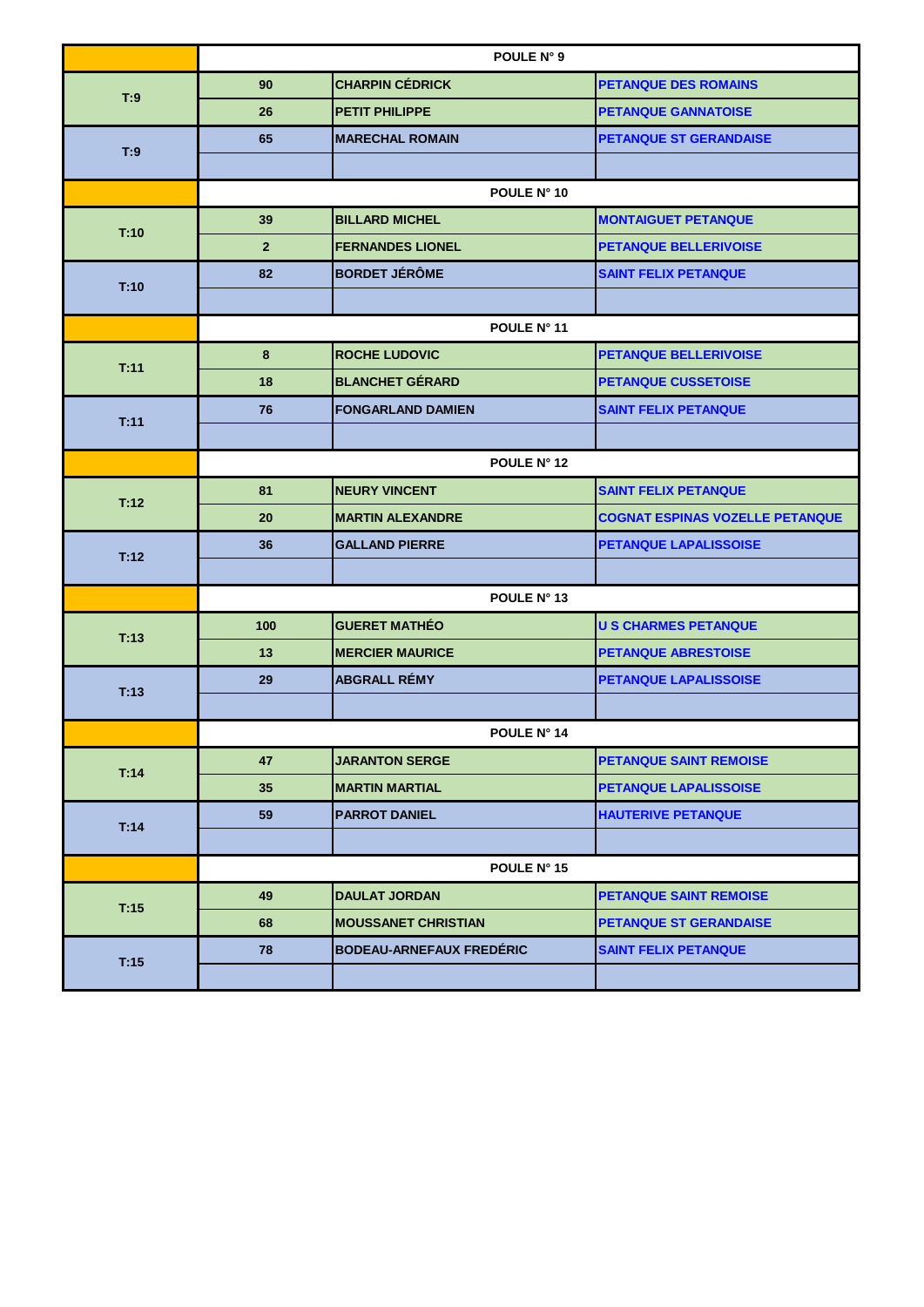|      | POULE N° 16    |                             |                               |
|------|----------------|-----------------------------|-------------------------------|
| T:16 | 3 <sup>2</sup> | <b>LARIVIERE FREDERIC</b>   | <b>PETANQUE BELLERIVOISE</b>  |
|      | 45             | <b>LACOMBE PASCAL</b>       | <b>PET ST GERMANOISE</b>      |
|      | 84             | <b>PLACE ANTHONY</b>        | <b>SAINT FELIX PETANQUE</b>   |
| T:16 |                |                             |                               |
|      |                | POULE N° 17                 |                               |
| T:17 | 93             | <b>PONS ROMAIN</b>          | <b>U S CHARMES PETANQUE</b>   |
|      | 44             | <b>HERNANDEZ STÉPHANE</b>   | <b>PET ST GERMANOISE</b>      |
| T:17 | 31             | <b>POTIGNAT JEAN-MARC</b>   | <b>PETANQUE LAPALISSOISE</b>  |
|      |                |                             |                               |
|      |                | POULE N° 18                 |                               |
| T:18 | 53             | <b>PORTIER FRÉDÉRIC</b>     | <b>VICHY PETANQUE</b>         |
|      | 74             | <b>MARY GUILLAUME</b>       | <b>PETANQUE ST GERANDAISE</b> |
| T:18 | 10             | <b>VALENTIN ROMAIN</b>      | PETANQUE BELLERIVOISE         |
|      |                |                             |                               |
|      | POULE N° 19    |                             |                               |
| T:19 | 9              | <b>GUILLAUME CHRISTIAN</b>  | <b>PETANQUE BELLERIVOISE</b>  |
|      | 96             | <b>BELLET LUDOVIC</b>       | <b>U S CHARMES PETANQUE</b>   |
| T:19 | 15             | <b>BELOT SERGE</b>          | <b>PETANQUE CUSSETOISE</b>    |
|      |                |                             |                               |
|      | POULE N° 20    |                             |                               |
| T:20 | 24             | <b>MOSNIER MICHEL</b>       | <b>PETANQUE GANNATOISE</b>    |
|      | 46             | <b>NEBOUT HUGO</b>          | <b>PET ST GERMANOISE</b>      |
| T:20 | 27             | <b>LETELLIER CHRISTOPHE</b> | <b>PETANQUE LAPALISSOISE</b>  |
|      |                |                             |                               |
|      | POULE N° 21    |                             |                               |
| T:21 | 69             | <b>DESGARDIN MICHEL</b>     | <b>PETANQUE ST GERANDAISE</b> |
|      | 60             | <b>VIOL PIERRE</b>          | <b>AMICALE DE MONTBETON</b>   |
| T:21 | 92             | <b>GALOUDJIS MICKAEL</b>    | <b>U S CHARMES PETANQUE</b>   |
|      |                |                             |                               |
|      |                | POULE N° 22                 |                               |
| T:22 | 34             | <b>BERTRY PASCAL</b>        | PETANQUE LAPALISSOISE         |
|      | 23             | <b>RICHARD JÉRÔME</b>       | <b>PETANQUE GANNATOISE</b>    |
| T:22 | 87             | <b>TIXIER FRANCIS</b>       | <b>PETANQUE DES ROMAINS</b>   |
|      |                |                             |                               |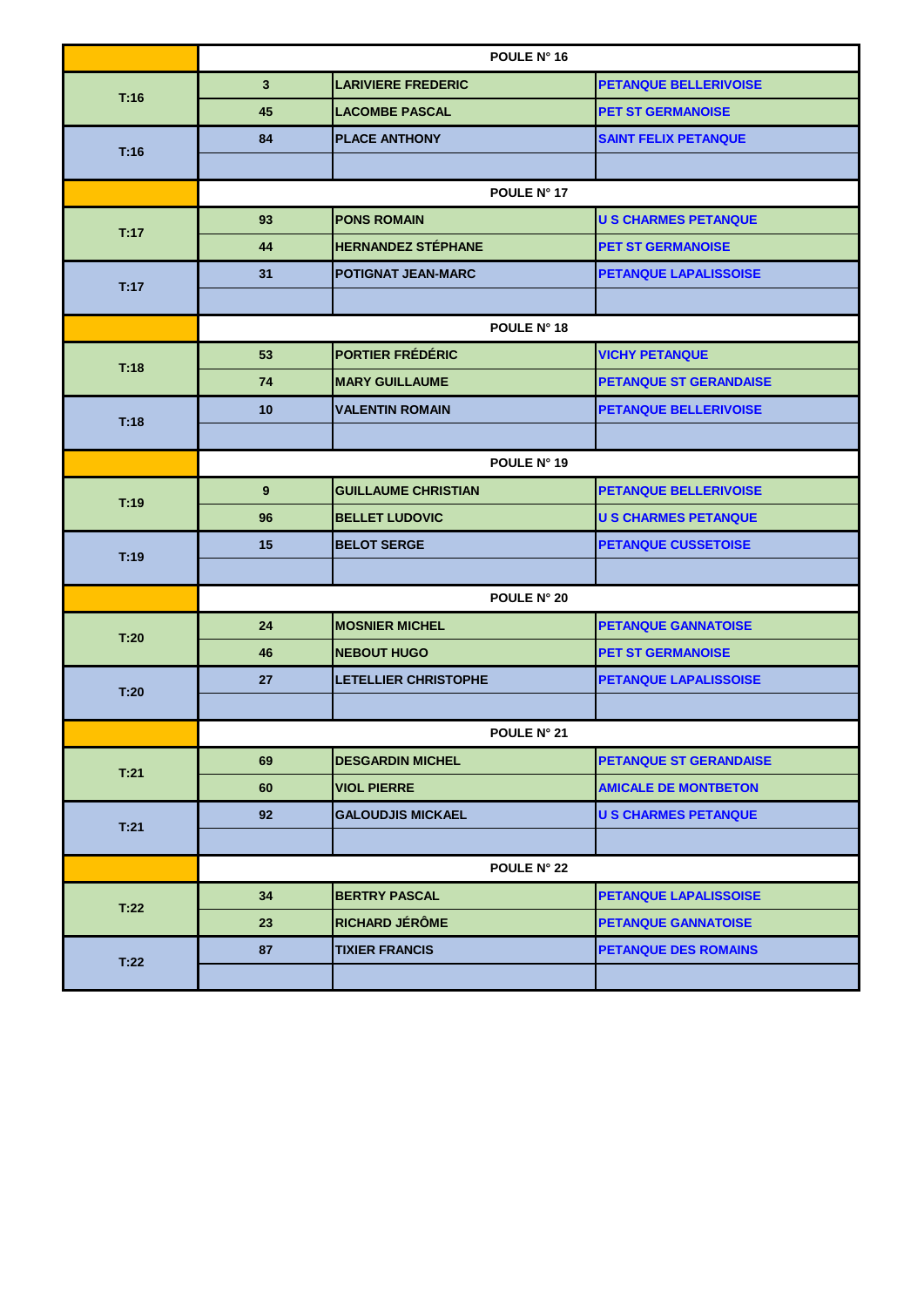| 42<br><b>HERNANDEZ JEAN-PHILIPPE</b><br><b>PET ST GERMANOISE</b><br>T:23<br>33<br><b>DACHER CYRIL</b><br><b>PETANQUE LAPALISSOISE</b><br>97<br><b>PERARD THIERRY</b><br><b>U S CHARMES PETANQUE</b><br>T:23<br><b>POULE N° 24</b><br>55<br><b>PARROT SYLVAIN</b><br><b>HAUTERIVE PETANQUE</b><br>T:24<br><b>VIALLARD THIERRY</b><br><b>MONTAIGUET PETANQUE</b><br>41<br>12<br><b>ACHARD DAVID</b><br><b>PETANQUE BELLERIVOISE</b><br>T:24<br>POULE N° 25<br>70<br><b>CHEVALLIER JONATHAN</b><br><b>PETANQUE ST GERANDAISE</b><br>T:25<br>89<br><b>DRAVERS JONATHAN</b><br><b>PETANQUE DES ROMAINS</b><br><b>U S CHARMES PETANQUE</b><br>94<br><b>JEANNEY ALEXIS</b><br>T.25<br>POULE N° 26<br><b>BERENGER DIDIER</b><br><b>PETANQUE BELLERIVOISE</b><br>4<br>T:26<br><b>RICHARD MICHEL</b><br><b>MONTAIGUET PETANQUE</b><br>40<br><b>MAZZELLI JULIEN</b><br><b>SAINT FELIX PETANQUE</b><br>77<br>T:26<br>POULE N° 27 |      | POULE N° 23 |  |  |  |
|----------------------------------------------------------------------------------------------------------------------------------------------------------------------------------------------------------------------------------------------------------------------------------------------------------------------------------------------------------------------------------------------------------------------------------------------------------------------------------------------------------------------------------------------------------------------------------------------------------------------------------------------------------------------------------------------------------------------------------------------------------------------------------------------------------------------------------------------------------------------------------------------------------------------|------|-------------|--|--|--|
|                                                                                                                                                                                                                                                                                                                                                                                                                                                                                                                                                                                                                                                                                                                                                                                                                                                                                                                      |      |             |  |  |  |
|                                                                                                                                                                                                                                                                                                                                                                                                                                                                                                                                                                                                                                                                                                                                                                                                                                                                                                                      |      |             |  |  |  |
|                                                                                                                                                                                                                                                                                                                                                                                                                                                                                                                                                                                                                                                                                                                                                                                                                                                                                                                      |      |             |  |  |  |
|                                                                                                                                                                                                                                                                                                                                                                                                                                                                                                                                                                                                                                                                                                                                                                                                                                                                                                                      |      |             |  |  |  |
|                                                                                                                                                                                                                                                                                                                                                                                                                                                                                                                                                                                                                                                                                                                                                                                                                                                                                                                      |      |             |  |  |  |
|                                                                                                                                                                                                                                                                                                                                                                                                                                                                                                                                                                                                                                                                                                                                                                                                                                                                                                                      |      |             |  |  |  |
|                                                                                                                                                                                                                                                                                                                                                                                                                                                                                                                                                                                                                                                                                                                                                                                                                                                                                                                      |      |             |  |  |  |
|                                                                                                                                                                                                                                                                                                                                                                                                                                                                                                                                                                                                                                                                                                                                                                                                                                                                                                                      |      |             |  |  |  |
|                                                                                                                                                                                                                                                                                                                                                                                                                                                                                                                                                                                                                                                                                                                                                                                                                                                                                                                      |      |             |  |  |  |
|                                                                                                                                                                                                                                                                                                                                                                                                                                                                                                                                                                                                                                                                                                                                                                                                                                                                                                                      |      |             |  |  |  |
|                                                                                                                                                                                                                                                                                                                                                                                                                                                                                                                                                                                                                                                                                                                                                                                                                                                                                                                      |      |             |  |  |  |
|                                                                                                                                                                                                                                                                                                                                                                                                                                                                                                                                                                                                                                                                                                                                                                                                                                                                                                                      |      |             |  |  |  |
|                                                                                                                                                                                                                                                                                                                                                                                                                                                                                                                                                                                                                                                                                                                                                                                                                                                                                                                      |      |             |  |  |  |
|                                                                                                                                                                                                                                                                                                                                                                                                                                                                                                                                                                                                                                                                                                                                                                                                                                                                                                                      |      |             |  |  |  |
|                                                                                                                                                                                                                                                                                                                                                                                                                                                                                                                                                                                                                                                                                                                                                                                                                                                                                                                      |      |             |  |  |  |
|                                                                                                                                                                                                                                                                                                                                                                                                                                                                                                                                                                                                                                                                                                                                                                                                                                                                                                                      |      |             |  |  |  |
|                                                                                                                                                                                                                                                                                                                                                                                                                                                                                                                                                                                                                                                                                                                                                                                                                                                                                                                      |      |             |  |  |  |
|                                                                                                                                                                                                                                                                                                                                                                                                                                                                                                                                                                                                                                                                                                                                                                                                                                                                                                                      |      |             |  |  |  |
|                                                                                                                                                                                                                                                                                                                                                                                                                                                                                                                                                                                                                                                                                                                                                                                                                                                                                                                      |      |             |  |  |  |
|                                                                                                                                                                                                                                                                                                                                                                                                                                                                                                                                                                                                                                                                                                                                                                                                                                                                                                                      |      |             |  |  |  |
| <b>DICHAMPS STÉPHANE</b><br>71<br><b>PETANQUE ST GERANDAISE</b>                                                                                                                                                                                                                                                                                                                                                                                                                                                                                                                                                                                                                                                                                                                                                                                                                                                      |      |             |  |  |  |
| 61<br><b>MEUNIER DANIEL</b><br><b>AMICALE DE MONTBETON</b>                                                                                                                                                                                                                                                                                                                                                                                                                                                                                                                                                                                                                                                                                                                                                                                                                                                           | T:27 |             |  |  |  |
| 99<br><b>GUIVARCH PHILIPPE</b><br><b>U S CHARMES PETANQUE</b><br>T:27                                                                                                                                                                                                                                                                                                                                                                                                                                                                                                                                                                                                                                                                                                                                                                                                                                                |      |             |  |  |  |
|                                                                                                                                                                                                                                                                                                                                                                                                                                                                                                                                                                                                                                                                                                                                                                                                                                                                                                                      |      |             |  |  |  |
| <b>POULE N° 28</b>                                                                                                                                                                                                                                                                                                                                                                                                                                                                                                                                                                                                                                                                                                                                                                                                                                                                                                   |      |             |  |  |  |
| 5 <sup>5</sup><br><b>REGALDO ROMAIN</b><br><b>PETANQUE BELLERIVOISE</b><br>T:28                                                                                                                                                                                                                                                                                                                                                                                                                                                                                                                                                                                                                                                                                                                                                                                                                                      |      |             |  |  |  |
| 56<br><b>PARROT STÉPHANE</b><br><b>HAUTERIVE PETANQUE</b>                                                                                                                                                                                                                                                                                                                                                                                                                                                                                                                                                                                                                                                                                                                                                                                                                                                            |      |             |  |  |  |
| 88<br><b>CHEVALME JEAN MARIE</b><br><b>PETANQUE DES ROMAINS</b>                                                                                                                                                                                                                                                                                                                                                                                                                                                                                                                                                                                                                                                                                                                                                                                                                                                      | T:28 |             |  |  |  |
|                                                                                                                                                                                                                                                                                                                                                                                                                                                                                                                                                                                                                                                                                                                                                                                                                                                                                                                      |      |             |  |  |  |
| POULE N° 29                                                                                                                                                                                                                                                                                                                                                                                                                                                                                                                                                                                                                                                                                                                                                                                                                                                                                                          |      |             |  |  |  |
| 72<br><b>STONS GUY</b><br><b>PETANQUE ST GERANDAISE</b><br>T:29                                                                                                                                                                                                                                                                                                                                                                                                                                                                                                                                                                                                                                                                                                                                                                                                                                                      |      |             |  |  |  |
| 17<br><b>DALLE YVON</b><br><b>PETANQUE CUSSETOISE</b>                                                                                                                                                                                                                                                                                                                                                                                                                                                                                                                                                                                                                                                                                                                                                                                                                                                                |      |             |  |  |  |
| 80<br><b>SAINT FELIX PETANQUE</b><br><b>NEURY OLIVIER</b>                                                                                                                                                                                                                                                                                                                                                                                                                                                                                                                                                                                                                                                                                                                                                                                                                                                            | T:29 |             |  |  |  |
|                                                                                                                                                                                                                                                                                                                                                                                                                                                                                                                                                                                                                                                                                                                                                                                                                                                                                                                      |      |             |  |  |  |